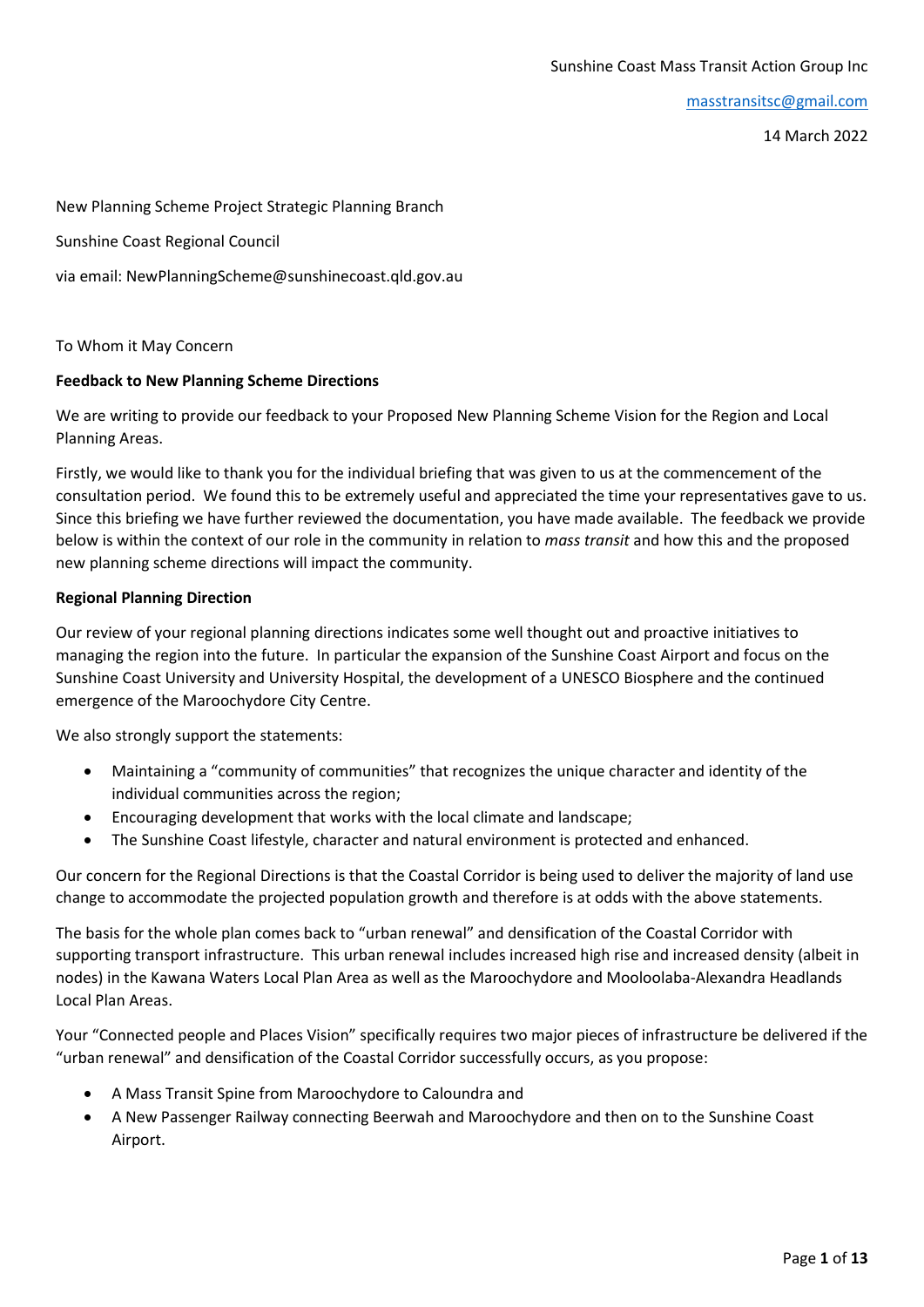We object to this on the basis that:

1. Neither of these two projects are guaranteed to occur. The delivery of both is a State Government responsibility that may or may not eventuate. The Mass Transit Detailed Business Case is yet to be developed and any State commitment to such infrastructure at this stage is non-existent. The State Government has also been talking about CAMCOS for 20 years and any commitment is still yet to be seen.

Federal Representatives have also indicated they will not fund any form of Light Rail along the Coastal Corridor. In fact, there is no financial commitment from any level of Government to support either one, or both, of these public transport initiatives. It is therefore premature and irresponsible to commit to intense densification along this corridor without any commitment to public transport infrastructure to support the population increase. This plan runs the risk of the coastal area being densified without public transport infrastructure.

2. The Community strongly objects to the notion of densification along this *mass transit* coastal corridor. In the 1012 community submissions we received and passed on to Council, 96% of respondents said they were against changing the planning scheme to allow substantial "infill development" along the light rail/coastal corridor. Yet this is exactly what you are proposing.



## **Table 1 Submission Responses to Light Rail and Infill**

Source: MTAG Residents Submissions 2021

3. The Community does not want a Mass Transit "spine" along the coastal corridor. The priority of a Mass Transit Spine before the delivery of the passenger/heavy rail (as per your Transport Master Plan 2021) is totally out of sync with how the community would like to see public transport delivered on the Coast.

The feedback we received from the Community during the Mass Transit Options Analysis community consultation period in 2021, is they did not agree with the prioritization of a *mass transit* system over a passenger/heavy rail solution (CAMCOS). This feedback was both verbal and written comments via email and/or part of the surveys we ran. The community overwhelmingly stated they wanted to see a passenger/heavy rail connection from Maroochydore to Beerwah and onto Brisbane BEFORE any *mass transit* project was implemented. They saw the starting point of a \$2+billion lineal *mass transit* system for 13.6km to be of little benefit the whole region which would not bring about the quantum usage shift required to address the traffic congestion issues of the region in the future.

4. Densification of the Coastal Corridor with a fixed infrastructure mass transit system (presumably light rail) will change the lifestyle, character, and natural environment of the coastal corridor and therefore you cannot deliver one of your main guiding principles, if this strategy is pursued.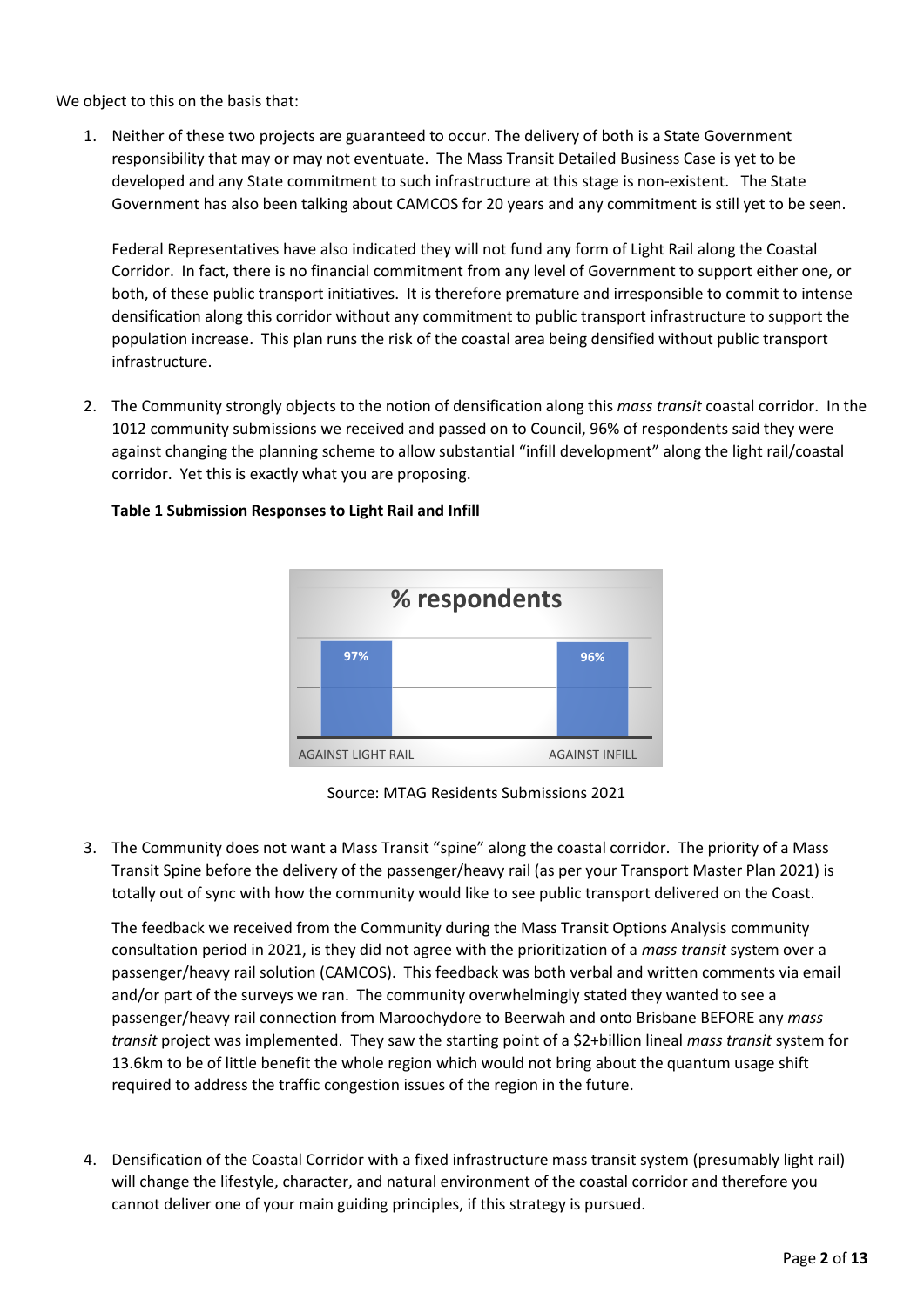We will specifically address how in our feedback to the local plan areas for Kawana Waters, Maroochydore, and Mooloolaba-Alexandra Headlands.

We believe your proposed Regional Direction raises more questions than answers for the community. These questions include:

- 1) What dwelling capacity is the new planning scheme being based on?
- 2) What dwelling capacity is being planned for:
	- a. Maroochydore
	- b. Mooloolaba-Alexandra Headlands
	- c. Kawana Waters
	- d. Caloundra
- 3) During the Mass Transit public consultation in 2021 the community was told only 5,500 extra dwellings would be required to meet the 2041 dwelling targets (13.6km *mass transit* stage 1 section). Is this plan based on this? If not, why not and what has changed in such a short timeframe?
- 4) How much densification is likely around nodes and major centres and at what radius? 400m? 800m?
- 5) Why is a population projection for 2041 being used for a planning scheme that only goes out to 2031? What is the rush?
- 6) How can *mass transit* be central to this new plan when no commitment to its delivery exists?
- 7) What occurs if *mass transit* does not go ahead or does not progress as outlined in the Options Analysis 2021?
- 8) What occurs if passenger/heavy rail from Beerwah to Maroochydore does not occur?
- 9) A business case for Stage 2 of *mass transit* (Kawana to Caloundra) hasn't even begun and is not likely to be completed within this planning scheme's horizon, yet parts of Currimundi, Aroona and Battery Hill are being planned to be densified. Why?
- 10) The Sunshine Coast Airport is listed as a major initiative yet neither a *mass transit* or passenger/heavy rail solution is proposed within the horizon of this planning scheme. Why not?

We also note there is no discussion as to how the new planning scheme will be implemented and how better adherence, than is currently occurring, will be achieved. There are significant issues with adherence to the current 2014 Planning Scheme which has seen large scale, bulky buildings being erected with little regard for issues such as setbacks, site coverage, density and suitability to the character of the area. In short, the current planning scheme has failed to protect the amenity of current residents whilst developers have been able to get away with developments that are way beyond the original intentions of the planning scheme. Example:

- Duplexes are being allowed on blocks much smaller than indicated in the 2014 Planning Scheme resulting in medium density housing in low density residential zones.
- Seven storey buildings are being erected next to single story housing with setbacks ignored (Talinga St development in Buddina).
- Node-designated developments are being allowed to occur that fail to enforce the nodes and then isolate single residential blocks (The Hedge in Buddina).

For these reasons, residents are sceptical about the ability of the Planning Scheme and Council to protect their privacy and amenity. Given the directions for this new planning scheme are calling for increased densification and heights in the Coastal Corridor, this needs to be addressed otherwise the region could end up with developments that do nothing to meet the objectives of the new Planning Scheme.

Code Assessment is at the heart of this issue and needs to be somehow addressed to avoid more inappropriate development going forward. Currently only the building height parameter triggers "impact assessable" vs "code assessable" on residential development. We believe there needs to be greater criteria established around this trigger. Eg Height plus site coverage and setbacks within the specified zoning . More "hard measures" also need to be added to the performance outcomes of the various codes to ensure greater enforceability.

In the following pages we have provided feedback to the Local Plan Areas within Stage 1 of the proposed Mass Transit Project.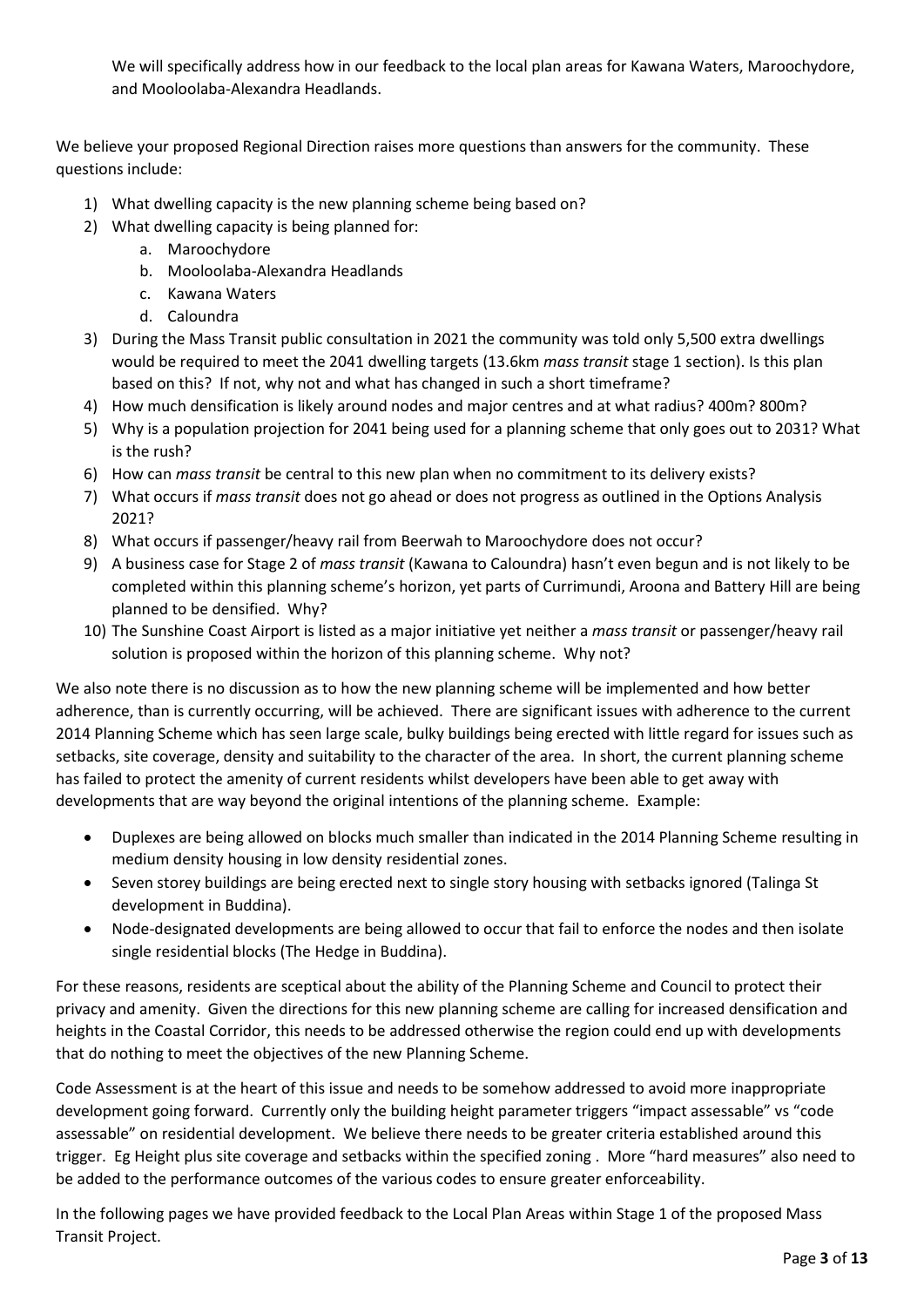- Kawana Waters
- **Maroochydore**
- Mooloolaba Alexandra Headlands.

Common concerns that run across all three include, but are not limited to:

- Mass Transit is being used as the catalyst for densification of low density residential coastal areas;
- No certainty any *mass transit* or passenger/heavy rail solutions will be delivered in any of the areas;
- Densification will occur without a public transport solution, thereby worsening traffic congestion in these areas;
- The local character, amenity and lifestyle of these three areas will be eroded (in some areas destroyed) by these directions;
- Lack of clarity around heights, densities and radiuses of the proposed rezoning;
- Future residents are being given priority over current residents;
- Previous concerns raised by the community during the 2021 *mass transit* consultation have been ignored;
- Increased density and building heights are extending significantly within all three areas;
- Without improved adherence to and enforcement by Council of the "outcomes" detailed in the new Planning Scheme Local Plans and codes, this whole plan could easily spiral out of control and the current look and feel of the Sunshine Coast's iconic Coastal Corridor, could be lost forever.

Please do not hesitate to contact us if you wish to discuss this further.

Yours Sincerely

Goodwin-mess:

Tracey Goodwin-McDonald

President

Sunshine Coast Mass Transit Action Group Inc.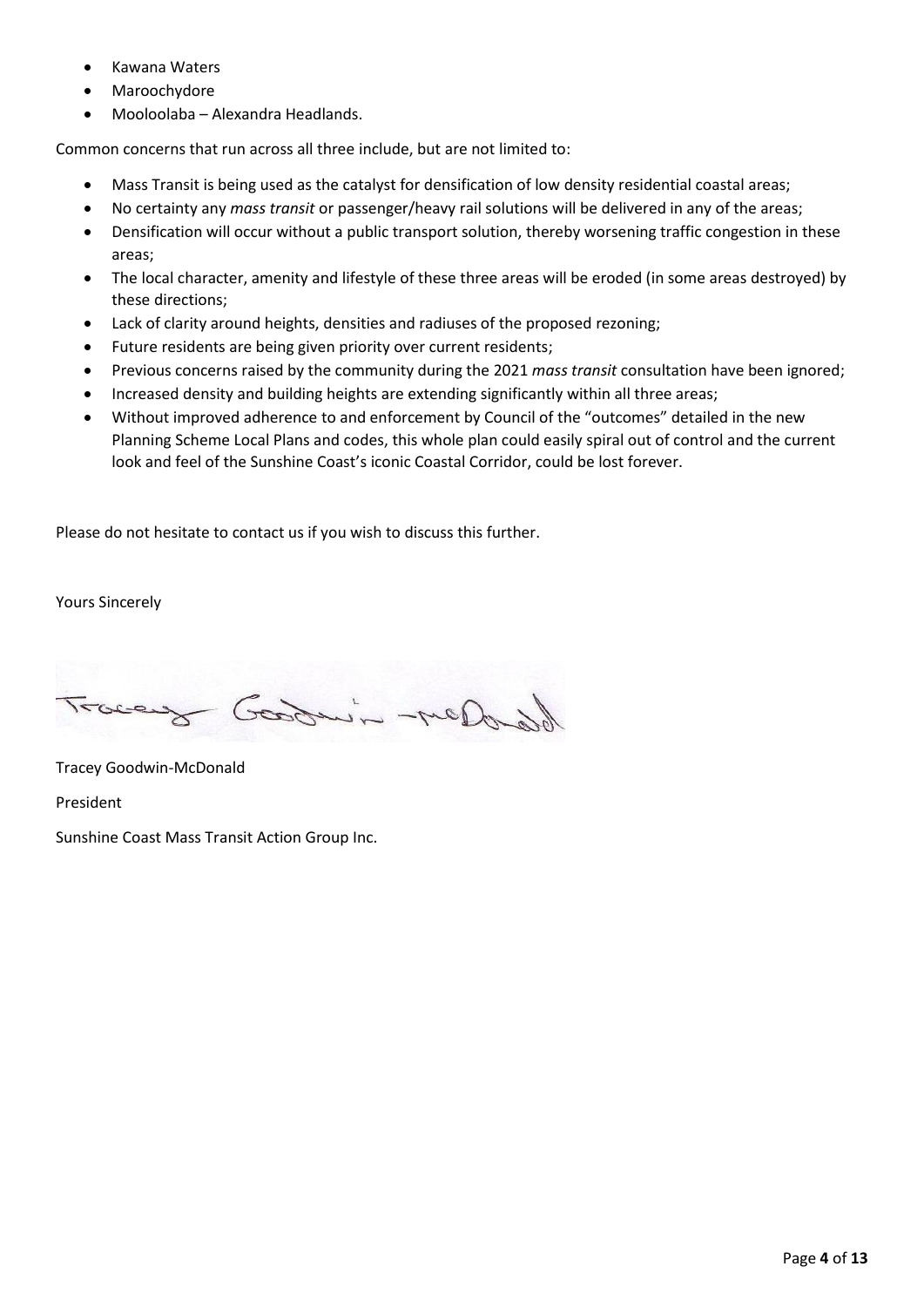# **Local Plan Area Feedback- Kawana Waters**

The Kawana Waters area appears to be the area deemed for the most dramatic character change. Based on your proposed planning directions this region will see high-rise introduced (Kawana Shopping World and surrounds) together with increased density and building heights along Nicklin Way. Two things the community have clearly stated they do not want.

Once again *mass transit* appears to be central to the delivery of successful outcomes for this area with housing being planned around *mass transit* stations. We do not support the vision statement for Kawana due to its reliance on a *mass transit* system (Options Analysis 2021 deems the preferred option to be light rail) and increased densification and heights along the route. The community have stated quite clearly this is not what they want for the area due to its significant impact on character, lifestyle, and traffic. The proposed *mass transit* route does not alleviate the need for a vehicle, so this plan places more traffic into the area not less and significantly changes current residents' overall amenity.

### **Feedback to Proposed Planning Directions**

The following are our comments to your proposed planning directions for the Kawana Waters Local Plan:

*1) Focus areas of increased density/height in nodes along the Nicklin Way corridor (e.g., close to existing centres)*

**Comments:** The community have been very clear; they do not want to see increased heights and density along this corridor. In an area characterized by low density residential housing, even a change to medium rise (3-6 storeys) is a significant change to the character of the area and something the community is totally against. Rezoning to medium density in the 2014 planning scheme for Kawana Waters meant 12m or 3 storeys, not the 3-6 storeys as envisaged for the 2024 scheme. The ensuing developments that have occurred at medium density in streets such as Minkara have not been received well by the community, nor executed well by Council. Your vision states the locations slotted for these node-designated developments are: Palkana Drive, Minkara Street, Wyanda Drive, Thunderbird Drive, Bokarina Boulevard, Moondara Drive and Piringa Street. Increased heights and density at each of these locations would mean significant change to the character of these areas and depending on the radius of the node, possibly what the community would consider, wall to wall high-rise along Nicklin Way.

*2) No high-rise development outside major centres*

**Comments:** The community was told during the Mass Transit consultation high rise was not being considered along Nicklin Way. Yet Kawana Shoppingworld and "surrounds" is now being proposed as major centre with high rise of an unspecified height and unspecified density. There is no explanation of what "surrounds" means nor the radius of these surrounds. Low rise residential areas surround Kawana Shoppingworld on all sides, except The Hedge. Any spill over into these low density residential areas would not be acceptable.

As the proposed *mass transit* route does not negate the need for a car, increased population into this area will cause major traffic issues. There is limited access into the area with Point Cartwright Drive the major route in and out. This road already suffers major congestion, with long wait times to get onto Nicklin Way daily. e.g. at times such as school drop off /pickup and major holidays, such as Christmas. Any major increase in population is going to be nightmare for current residents living in the Buddina/Minyama vicinity.

3) *Retain most parts of the existing low density housing areas in Buddina, Minyama, Parrearra, Warana, Wurtulla, and Bokarina with minimal change*

**Comments:** We would welcome this statement if it did not contain the words "most parts" and "minimal change". What does this mean? Is this 51% or 95% and what is the minimal change proposed to most parts? Alternatively, do you mean no change to most parts and minimal change to some parts? Also, this statement appears to conflict with point 1 above as the streets identified constitute a large part of Warana and Wurtulla.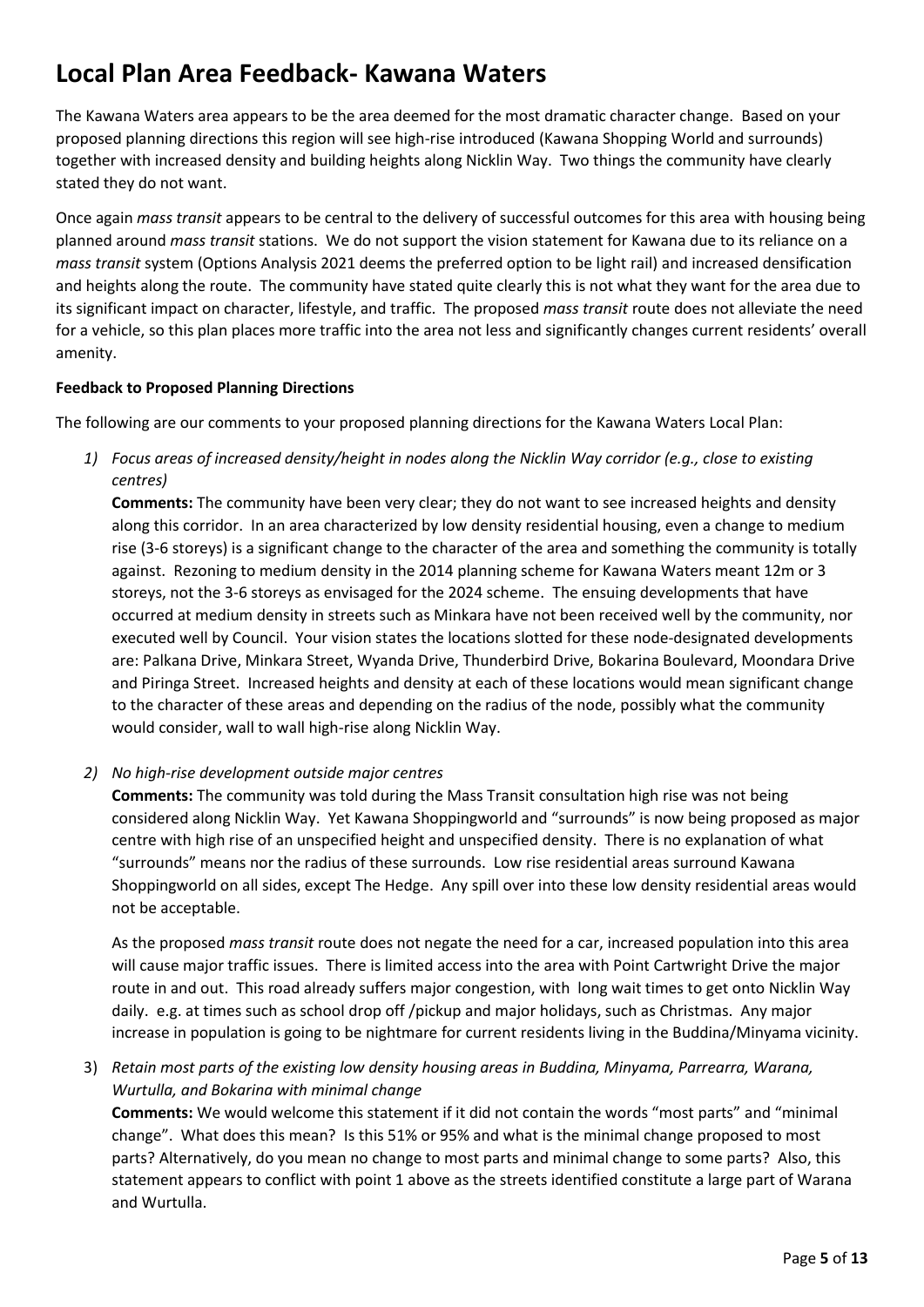- *4) Ensure appropriate transition between areas of higher density and low-density housing areas* **Comment:** The community in this area does not want higher density. There is also no explanation of what this statement means for residents in low density zones. Any transition that is required should occur within the higher density areas and not spill over to, and consume, the low-density areas.
- *5) No increase in height limits along the beachfront. Reduce current height limits in parts of Buddina Urban Village (Map Ref. 1)*

**Comment:** We would welcome this initiative but extend it to also say no increase in height limits and density along all of the beachfront, not just the beachfront within the Buddina Urban Village. With regard to the Buddina Urban Village, we believe heights and density should be reduced back to medium medium density at a maximum 12m building height. Greater controls also need to be brought to the Buddina Urban Village. Setbacks, site coverage and density need to be better enforced to deliver developments that meet the community's expectations.

*6) Reflect Kawana Shoppingworld and surrounding commercial areas as part of the Kawana Major Regional Activity Centre (which also includes the new town centre at Birtinya) in accordance with the Southeast Queensland Regional Plan 2017 (Shaping SEQ) (Map Ref. 2)*

**Comment**: We do not support this direction at all. The SEQ Regional Plan 2017 does NOT include any statements about Kawana Shoppingworld being a Major Regional Activity Centre NOR as an extension of the Kawana Town Centre at Birtinya. This is a major change for this area without any justification.



## Map 3b Prosper - Economic areas

Source SEQ Regional Plan 2017 p57

The map shown above clearly depicts the Kawana Town Centre at Birtinya as the one and only Major Regional Activity Centre within the Kawana Waters area, and does NOT include Kawana Shoppingworld. Kawana Shoppingworld is shown as part of a Regional Economic Cluster (REC), NOT a Major regional activity centre. There is a significant difference.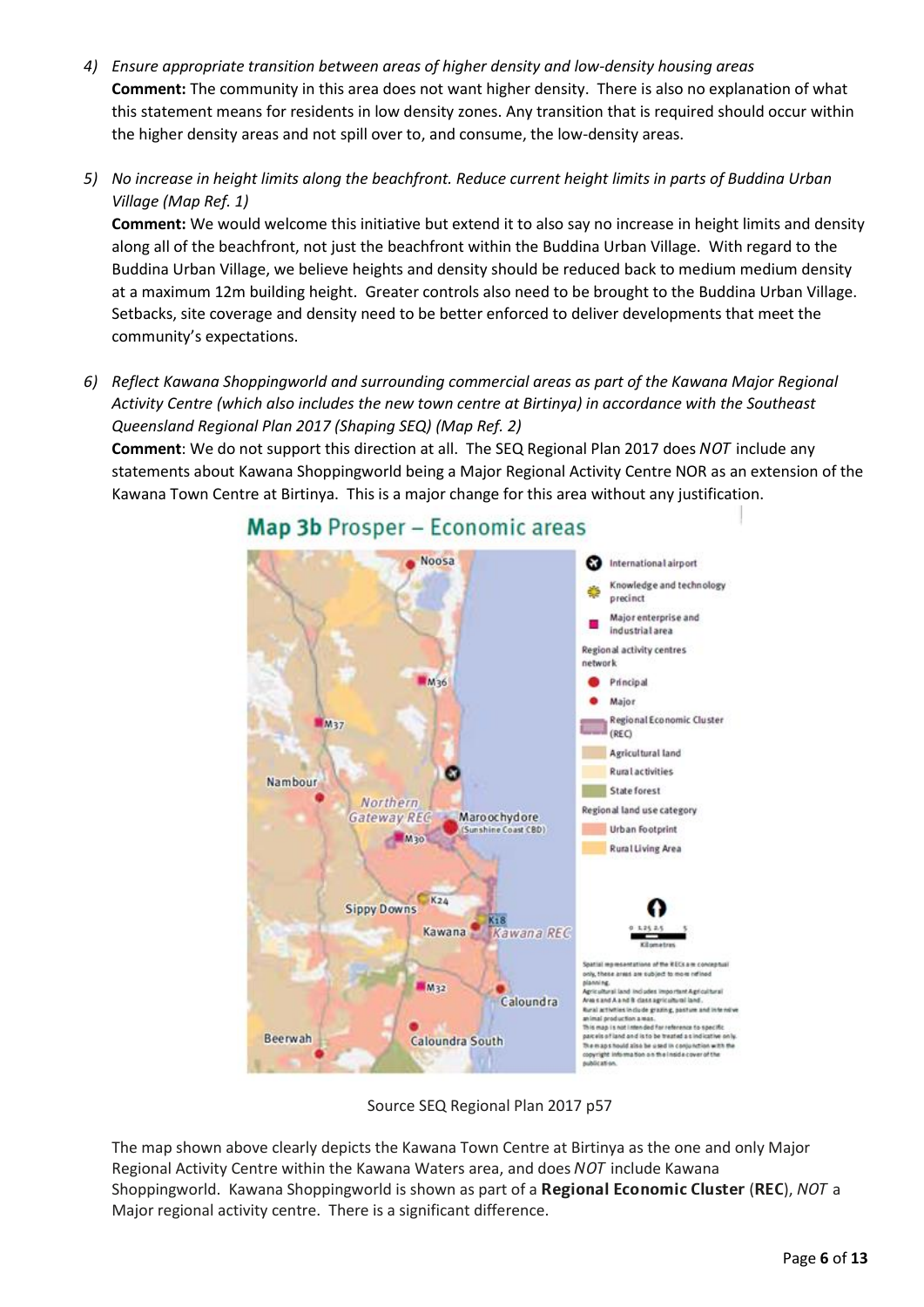- *7) Progressively transition developed areas such as Kawana Island, Kawana Forest and Creekside which are currently subject to the historical Kawana Waters Development Control Plan (DCP), into the planning scheme proper to standardise planning provisions for the area (Map Ref. 3)* **Comment:** This requires further explanation and consultation with the areas in questions so residents understand exactly what changes this would mean.
- *8) Consider potential transition of all or part of Kawana Industrial Area to a wider mix of uses in the longer term to support the stadium precinct (Map Ref. 4)*

**Comment:** Whilst the Kawana Industrial Area represents prime development land, some with water views, it also represents many people's livelihoods. With a lack of industrial land available on the Coast where do these businesses conveniently locate to? What assistance will be given to businesses to relocate? Who pays for this? What is the plan to ensure employment is not lost? What does a "wider mix of uses" mean? If residential housing is one such use, how do industrial activities harmonize with residential activities?

- *9) Investigate options to allow for limited indoor sport and recreation uses in Kawana Industrial Area* **Comments**: How does this differ to point 8?
- *10) Review provisions relating to the development of dual occupancies (duplexes)* **Comment:** This is definitely needed. The current interpretations of the 2014 Planning Scheme are failing miserably to curb overdevelopment of residential blocks in the area resulting in Medium density development in the Low density residential zone. Greater enforcement of the zoning and codes needs to occur in regard to lot size, site coverage, setbacks, density, roof top gardens and neighbouring property privacy.
- *11) Protect local beaches, dunes, Point Cartwright, and Mooloolah River* **Comment:** From what? In theory sounds good but what does this really mean? And how?
- *12) Include provisions to protect sea turtle sensitive areas* **Comment**: A welcome initiative. Needs to include issues such as building heights and restricted lighting on beachfront properties through stringent lighting approval provisions and skyglow measures for neighbouring beach properties.
- *13) Provide walkable, shady streets and a high amenity public realm* **Comment:** Support this direction, however this should be happening now.
- *14) Provide for a series of interconnected linear open space networks, with a focus on connections to the beach, river and Lake Kawana,* **Comment:** Support this direction.
- *15) Investigate ways to leverage opportunities associated with the 2032 Olympics.* **Comment:** Difficult to comment without knowing what opportunities are being investigated and where they are to be located. It is vital that the opportunities that potentially flow from the Olympics provide a demonstrable legacy benefit to the community and that it is not used as a means to override the new Planning Scheme.

It would appear from the above directions that the Kawana Waters area is being set up to take a large portion of the proposed "infill" targets with the proposed *mass transit* plan being used as the justification. This is contrary to what the community was told during the *mass transit* consultation. During this period the community was told the current planning scheme had the capacity to meet most of the increased population requirements. It was further stated only 5,500 more dwellings in the total 13.6km *mass transit* corridor would be required. Based on the proposed vision for this area, the community need to be told the following: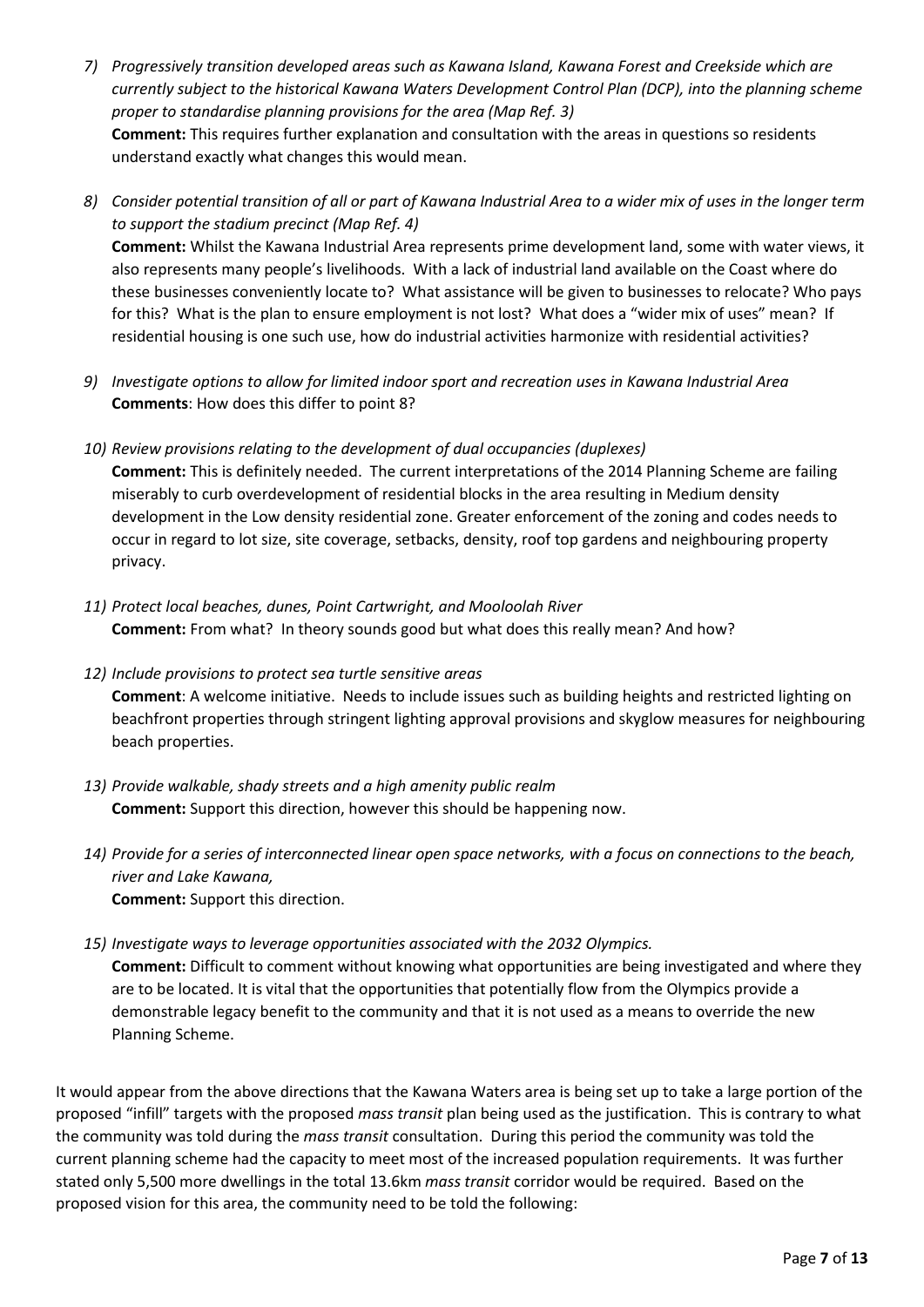- 1) What is low-medium rise in metres for building heights and storeys?
- 2) What is high rise in metres for building heights and storeys?
- 3) Why is Council going against what is in the SEQ Regional Plan 2017 and trying to make Kawana Shopping World a Major Activity Centre?
- 4) How is high rise incorporated into Kawana Shopping World?
- 5) What does "surrounds" mean in relation to Kawana Shopping World?
- 6) What is the radius of high rise in the proposed major centres of Kawana Shopping World and the Kawana town centre?
- 7) Why is significant high rise being proposed for the Kawana area when the community was told during the *mass transit* consultation in 2021 that no high rise was being planned?
- 8) What are the current "defined urban villages" and where are these located? How far are these proposed to extend? 400m? 800m? What is their proposed density and building height in metres and storeys?
- 9) What does a "smaller urban village" mean? Palkana, Minkara, Wyanda etc? What is the radius of the densification of these?
- 10) How has traffic impact of the increased number of dwellings (heights and density) been incorporated into the new plan?
- 11) How is the transition of the industrial estate to be managed? Where are the current businesses supposed to relocate to?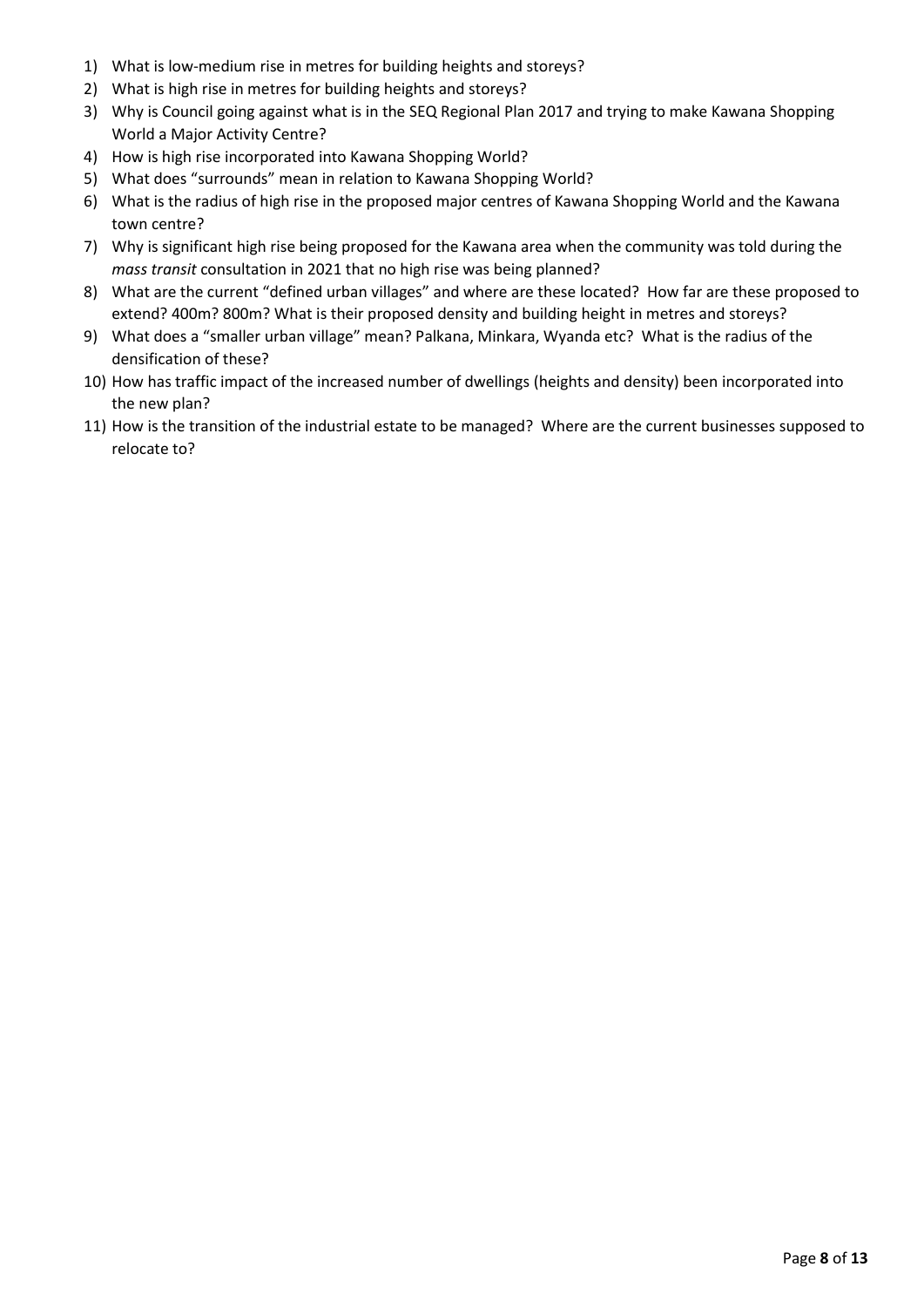# **Local Plan Area Feedback- Maroochydore**

We note the Maroochydore area direction excludes the Priority Development Area (PDA) of the CBD. It is therefore, with concern, that the level of change expected in the remainder of the Maroochydore area is "High". The CBD appears to be the catalyst and justification for extensive proposed rezoning of existing residential areas in Maroochydore to "integrate" with its look and feel.

When the concept of a CBD area for the Sunshine Coast was first floated many years ago, there was no mention of the rest of the Maroochydore area having to change its character and built form to suit the new CBD development.

Long term residents who originally bought into this area with a golf course as their neighbour have already had to endure a significant change to their neighbourhood character. The directions for Maroochydore, if implemented, would see these same residents experiencing further change to their immediate neighbourhood. Changes they consider to be detrimental to their lifestyle and amenity. The look and feel of the CBD appears to take priority over the wellbeing and lifestyle of the current residents. Why does the rest of Maroochydore need to change to fit the CBD? How far does this eventually go? Cotton Tree? Mooloolaba? Minyama?

The vision for Maroochydore reads as though the majority of low density residential areas will be rezoned to higher densities with only "pockets" of low density housing remaining. How does this fit with the Regional Objective of "Maintaining a "community of communities" that recognizes the unique character and identity of the individual communities across the region."?

Once again *mass transit* and passenger/heavy rail solutions are integral to the success of these directions yet, as noted earlier, no commitment exits for either. We do not support the proposed vision for Maroochydore as it seeks to abandon the current character, amenity, and lifestyle of those living there now, in favour of those who may (or may not) come in the future. The domination of the PDA's character and its subsequent planned "creep" is concerning.

### **Feedback to Proposed Planning Directions**

- *Continue to develop Maroochydore as the largest centre and CBD for the Sunshine Coast with a concentration of high order retail, commercial, employment, services, administrative, community, cultural, recreational and entertainment activities as well as significant concentrations of residential development.* **Comments:** This is what the PDA is supposed to represent, not the whole of Maroochydore. Maroochydore existed before the CBD. This reads like ALL of Maroochydore must now change to suit the CBD. This is a case of the tail wagging the dog. We would advocate the above activities should be contained within the CBD and other current commercial areas and the surrounding residential areas in Maroochydore be developed to retain and enhance their current character.
- *Ensure planning for the Maroochydore City Centre Priority Development Area (PDA) and areas of Maroochydore outside the PDA is considered in an integrated manner to ensure a functional and cohesive City*.

**Comment:** See comments above.

- *Review height limits on sites adjoining the PDA to facilitate built form integration with the PDA (Map Ref. 1)* **Comment:** Why was this not integrated into the design of the PDA in the first place? Integration should have occurred within the boundaries of the PDA to protect the existing areas. This is now retrofitting existing residential areas at the detriment of existing residents. Many low rise residential houses exist in this area. How high is high and what radius is being planned?
- *Maintain existing height limits for land immediately adjacent to Maroochydore Beach and Cotton Tree Esplanade* **Comment**: Agree. Will densities change?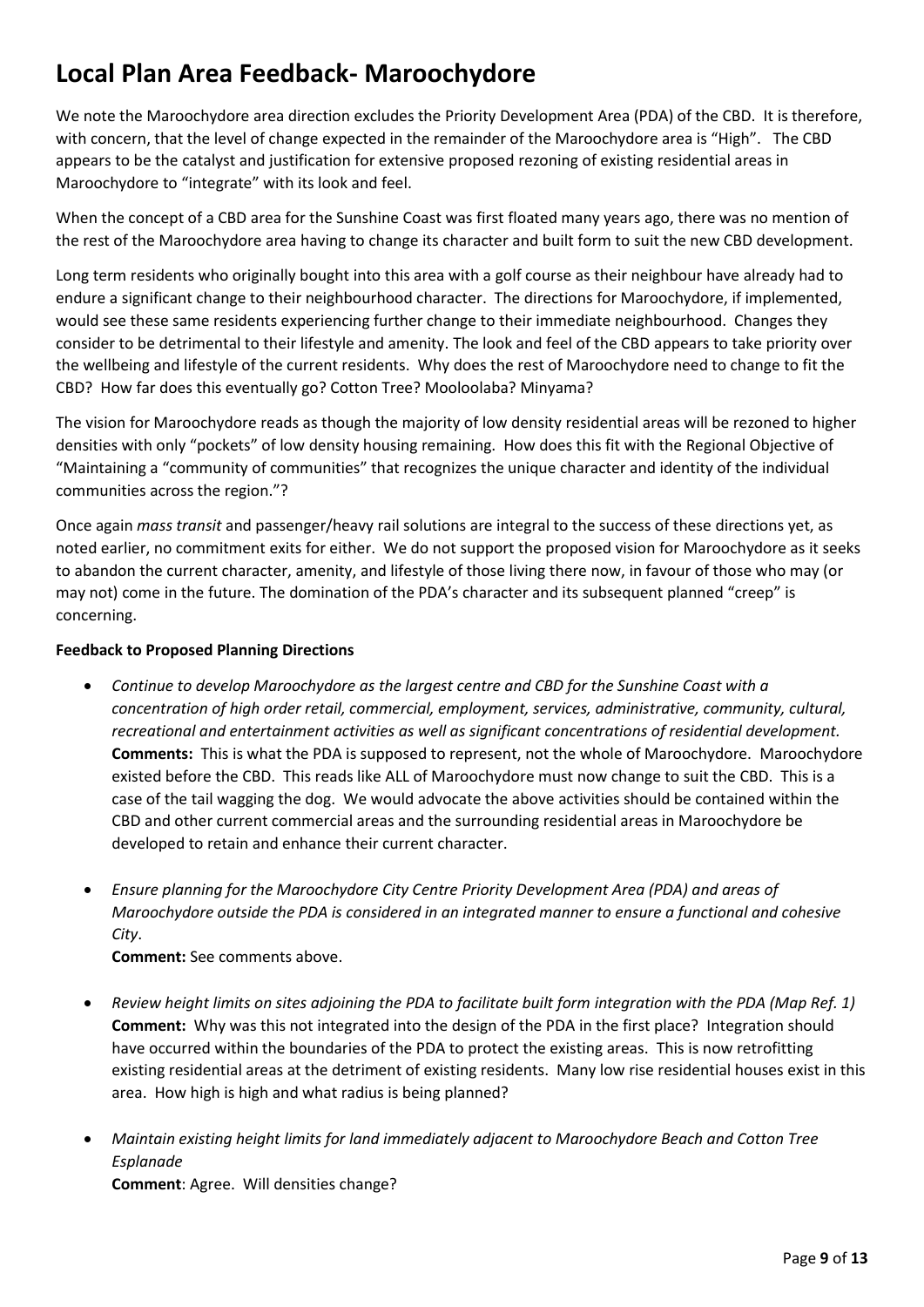- *Maintain tourism focus and open space values of Cotton Tree Esplanade showcasing its waterside setting (Map Ref. 2)* **Comment**: Agree.
- *Provide mixed use redevelopment opportunities along Aerodrome Road (Map Ref. 3)* **Comment:** What distance along and around Aerodrome Rd is planned? Immediate street frontage? 1 block back? 4 blocks back?
- *Encourage the transition of the Sunshine Coast Home Centre to a mixed-use node to facilitate residential uses located in multiple floors above the ground storey along with limited larger format retailing (Map Ref. 4)* **Comment**: Generally agree but again what are the planned height and density increases?
- *Provide additional areas for medium and low – medium density residential re-development close to the centre and transit stations* **Comment:** This represents a major change to the residential areas that are currently low density dwellings. The community has indicated quite strongly they DO NOT WANT this to occur. See comments re *mass transit*. How can rezoning planning occur when the transit stations are currently undetermined and may or may not go ahead?
- *Ensure appropriate transition to adjacent areas of low-density housing* **Comments:** How much rezoning is being proposed and in exactly which locations? Any transitioning must occur within the rezoned area and not into the existing low-density housing areas.
- *Maintain Ocean Street/Duporth Avenue as a vibrant food and music precinct (Map Ref. 5)* **Comment:** Agree.
- *Consolidate Kunda Park industrial area and investigate ways to improve built form outcomes along this section of Maroochydore Road (Map Ref. 6)* **Comment:** No comment as beyond MTAG's scope.
- *Provide for the transition of the Wises Road industrial area to large format retailing (e.g. showrooms) (Map Ref. 7)*

**Comment:** Where are the existing businesses going to go? The Kawana Industrial area is also planned to be reduced yet there appears no plan for where these industrial businesses are going to be relocated.

- *Allow for some limited low-medium density housing such as dual occupancies and townhouses in Kuluin to improve housing diversity* **Comment;** No comment as beyond MTAG's scope.
- *Continue network planning and advocacy to other levels of government to ensure the timely delivery of infrastructure (roads, public and active transport, open space, community facilities, digital infrastructure etc) to keep pace with growth* **Comment:** Will need to be carefully planned and implemented otherwise the Coastal Corridor will be a mess.
- *Protect Maroochy River, Maroochydore Beach, dunes and coastal environment* **Comment:** From what? And how?
- *Enhance the waterways as focal features for the city with extensive linear parklands and pedestrian connections.* **Comment:** Agree.
- *Enhance public access to the Maroochy River*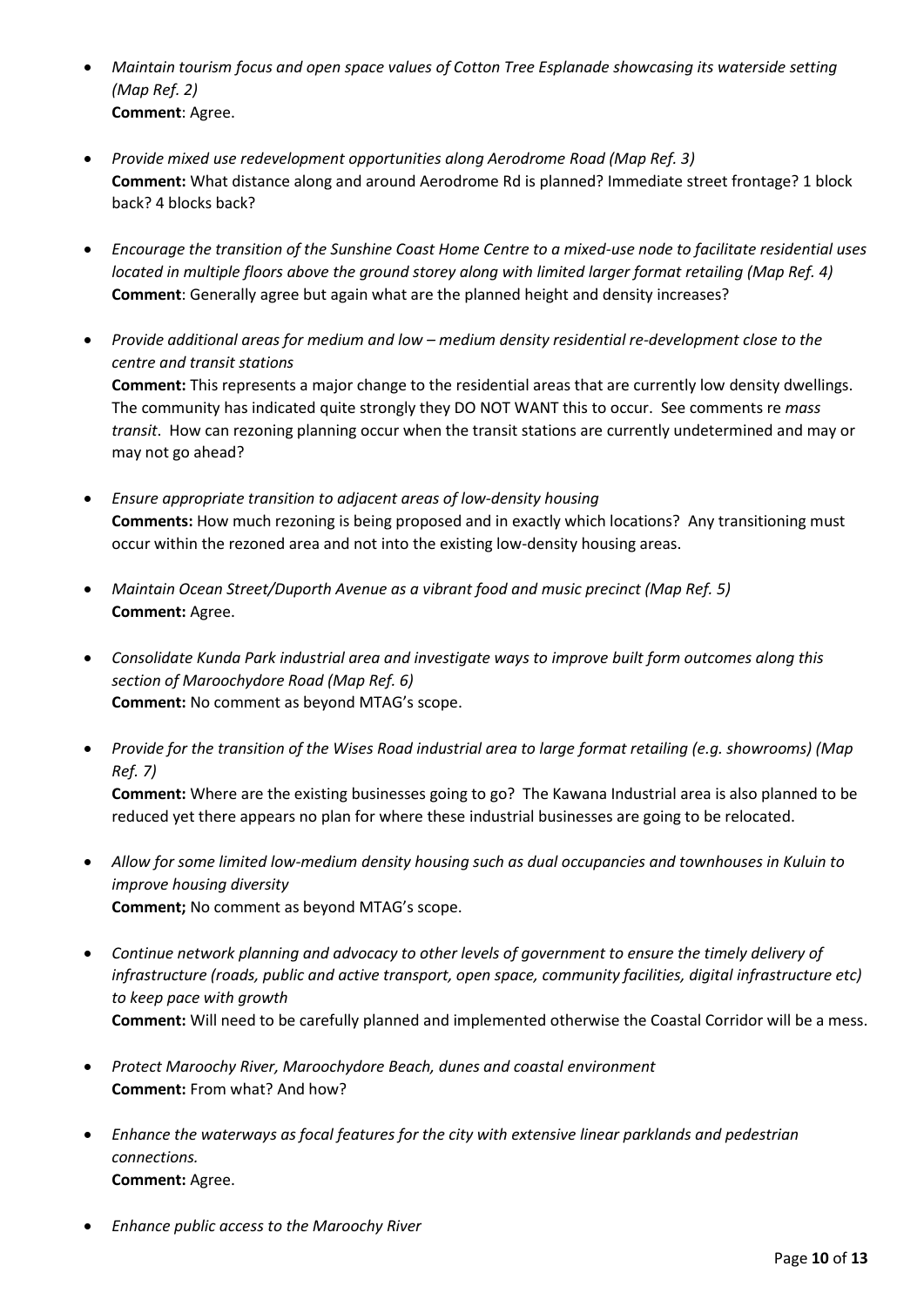**Comment:** No comment as beyond MTAG's scope.

- *Ensure new development in high flood/coastal hazard areas is compatible with the level of risk* **Comment:** Why is development being allowed in high flood/coast hazard areas at all? State Planning Policy recommends no footprint increases in the State declared erosion prone areas.
- *Build flood resilience and adaptability through protection of flood storage areas, dune and foreshore areas, design and location of buildings and infrastructure* **Comment:** Agree.
- *Ensure built form is responsive to raised floor levels to address flooding and ensures appropriate street address and pedestrian connectivity* **Comment:** Is this not already included in the 2014 planning scheme?
- *Provide walkable, shady streets and a high amenity public realm* **Comment:** Agree, however this should be happening now.
- *Investigate ways to leverage opportunities associated with the 2032 Olympics.* **Comment:** Difficult to comment without knowing what opportunities are being investigated and where they are to be located. It is vital that the opportunities that potentially flow from the Olympics provide a demonstrable legacy benefit to the community and that it is not used as a means to override the new Planning Scheme.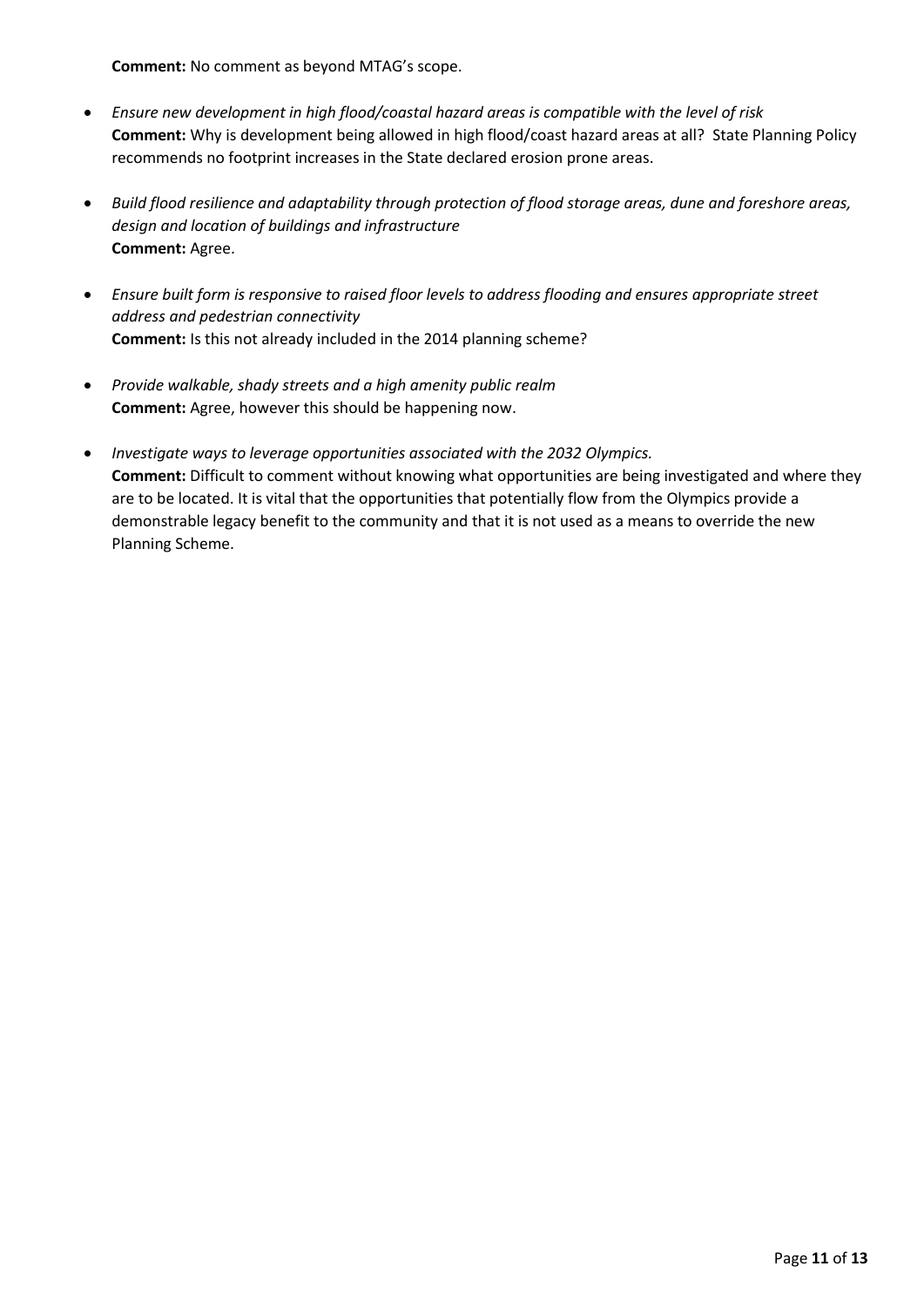# **Local Plan Area Feedback- Mooloolaba – Alexandra Headland**

Many of the comments made in the Kawana and Maroochydore Local Plan Area also apply to the Mooloolaba-Alexandra Headland area. Specifically, the comments regarding *mass transit* and the community's attitude to densification along the coastal corridor.

The Mooloolaba-Alexandra Headlands area is one of the locations where residents were extremely vocal regarding *mass transit* and, in particular, light rail. They were adamant it was not suited to the character of the area and certainly not wanted. Yet within the vision for this area, it states:

*"a series of local* mass transit *stations provide fast and convenient connections for residents and visitors to Maroochydore and south to Kawana and Caloundra and are a catalyst for targeted redevelopment".* 

This targeted redevelopment appears to be in low-rise residential areas as indicated in Map ref 2 of the Local Area Plan and along sections of the beach front areas through increased heights and densities.

### **Feedback to Proposed Planning Directions**

• *Focus areas of increased density/height along key corridors and in nodes (e.g. close to centres and transit stations)*

**Comment:** What heights? What density? What corridors? What radius? What locations? Several corridors within this area are already medium density. Does this mean they would increase to high rise/high density? This direction could mean a large part of the proposed *mass transit* corridor is rezoned with increased density and height which we strongly oppose.

• *Provide opportunities for mixed use redevelopment along Brisbane Road and in the vicinity of Naroo Court / Walan Street / Muraban Street / First Avenue / Smith Street (Map Ref. 1)* **Comment:** What type of mixed-use development and at what height and density?

• *Investigate possible areas for additional low-medium density residential development, such as duplexes and townhouses, to improve housing diversity (Map Ref. 2)* **Comment:** This direction has significant ramifications for the resident population in this area if not managed correctly. Whilst there is a small section of medium density development within this area, the majority are low set, low density houses. Well done duplexes and townhouses could enhance this area, however, to date Council has not controlled this type of development well. Such developments in Buddina and Warana have been allowed without approval conditions to enforce maximum site cover, set backs, privacy and zoning density specified in the codes. Tighter, enforceable measures need to be implemented in the new Planning Scheme if this is to occur and existing residents' privacy and amenity is to be protected.

• *No increase in height limits on the Spit east of the Mooloolaba Wharf site, or on top of Alexandra Headland (Map Ref. 3)*

**Comment:** Agree but what about areas north of Alex Hill and Mooloolaba Beach? This should be extended to "no increase in height limits along the beachfront areas of Mooloolaba and Alexandra Headland. This is a tourist area, nevertheless it should not be developed to replicate the towering buildings of the Gold Coast along the beach corridor.

• *Protect local coastal environmental and landscape features including local beaches, dunes and Alexandra Headland*

**Comment:** Agree. The proposed *mass transit* route goes along Alexandra Parade. How can a fixed infrastructure mode of transport, such as light rail, be implemented, contrary to this direction being maintained?

• *Continue to support the tourism focus of Mooloolaba and enhance a vibrant night-time economy in a manner that is compatible with short-term and permanent residential amenity*